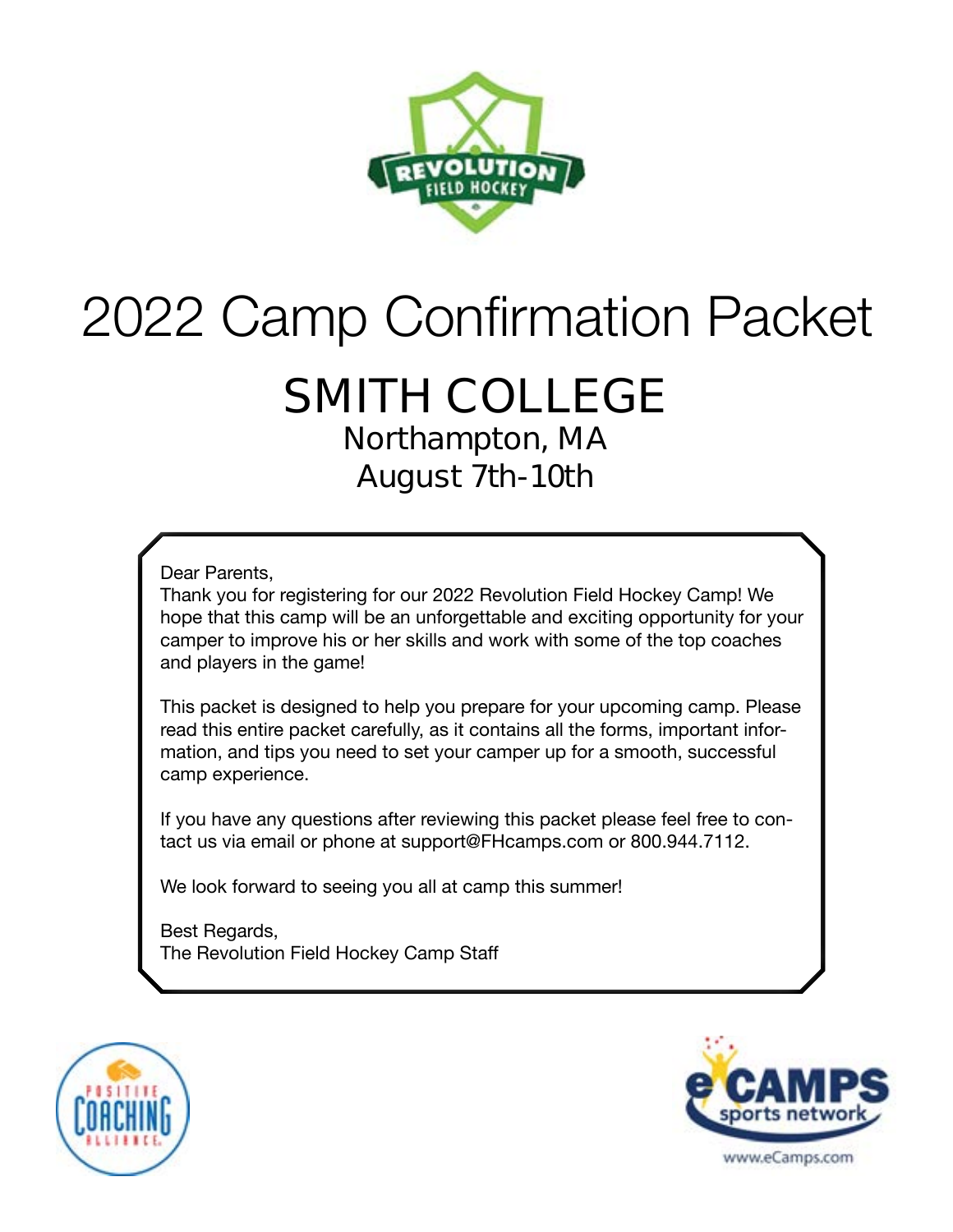### **2022 Revolution Field Hockey Camp**



#### Our Mission

The Revolution Field Hockey Camps were developed to provide young athletes with the opportunity to become better field hockey players by providing instruction from the top coaches in a positive and fun atmosphere.

#### Health and Safety

We want to ensure your child a safe and positive environment during their time at camp. Campers are expected to abide by the camp rules and live by our core values. Drugs, alcohol and tobacco products are strictly forbidden and constitute, along with general misconduct, grounds for dismissal from camp without a refund.

#### Cancellation Policy

#### Final Payment

**EXCELLENCE** – We inspire our campers by providing an unforgettable experience that is the result of a dedicated staff, a progressive instructional curriculum and superior customer service.

*FUN –* We create lasting memories and friendships at camp by surrounding the campers with a passionate camp staff and a creative daily schedule that fosters meaningful interaction with all campers. We always remember that after all, this is camp!

#### Core Values

**IMPROVEMENT** – We provide a unique opportunity for campers to improve their game through personal attention, setting goals and an energetic staff that is committed to the individual development of each camper.

**SAFETY** – We promote a safe and healthy camp environment by providing a responsible staff that supervises all camp activities and who are trained to be role models for our campers both on and off the field.

**SPORTSMANSHIP –** We practice teamwork through leadership opportunities that lead to on-field lessons of integrity, honesty and mutual encouragement.

> Camp can be even more fun with a friend. Space is still available, so remember to tell your teammates to check out this session at FHcamps.com!

Final Payments are due in our office by May 15th. Any camper with a remaining balance will be prohibited from checking into camp. We do not accept final payments at camp. Final payments can be paid via mail, over the phone, or through your online account. If you are unsure about your balance, please call us at 800.944.7112

**Check in on the first day of camp will be at 3pm at Chapin House.** Lunch will be the first meal served. All campers should arrive dressed and ready for their first session. *Check-in will take place at Chapin House.* 

Any Camper who must cancel their registration more than fifteen (15) days prior to the Camp start date will receive a voucher equal to the full amount of Camp tuition already paid which may be used toward any program or camp offered by eCamps. If a Camper must cancel their registration fourteen (14) days or fewer prior to the start of Camp, eCamps will issue Camper or Parent a voucher equal to 50% of the Camp tuition, which may be used toward any program or camp offered by eCamps. Vouchers are valid for any eCamps program within the same or next calendar year and are also transferable to another family member. Camp vouchers are not extended to Campers who leave Camp after the start of a session. The \$25 registration fee is non-refundable. *Cash refunds are not offered under any circumstances.*

# **2022 Revolution Field Hockey Camp**

### *Don't Forget to Tell Your Friends!*

#### CHECK-OUT

#### EXTENDED DAY CAMPERS

#### KEY DEPOSIT

#### HEALTH FORMS

Campers will check out at 12pm at the check-in location. Parents are encourged to attend the morning session of games on the last day starting at 9am! Check-out will occur immediately after the closing ceremony.

Beyond the first day, you should plan on arriving dressed and ready to play at 8:15am. Extended day campers can be dropped off directly at the field. Pick up will be at 8:30pm the after the evening session. Lunch and dinner are included.

The school requires a key deposit of \$100 per overnight camper. Please bring a check made out to "Revolution Field Hockey Camps". The check will be returned to you at checkout when your camper's key is turned in.

Every camper must have the attached health history and release form filled out in order to attend camp. This form should be brought to camp and handed in at check in- **please do not mail ahead**.

#### COVID - [OVERNIGHT CAMP PROCEDURES & PROTOCOLS](https://laxcamps.com/wp-content/uploads/COVID-19-eCamps-Sports-Network-Guidlines-Overnight-Camp.pdf) *PROOF OF COVID-19 VACCINATION IS REQUIRED TO ATTEND THIS CAMP*

\*A physician's signiture is required on this form ONLY if you are attending a camp in CT, MA or NY. An attached physicians signed physical form from within two years will suffice. Camps in CT require the 'Administration of Medication' form for any medication brought to camp--this form can be found on FHCamps.com

#### CHECK-IN